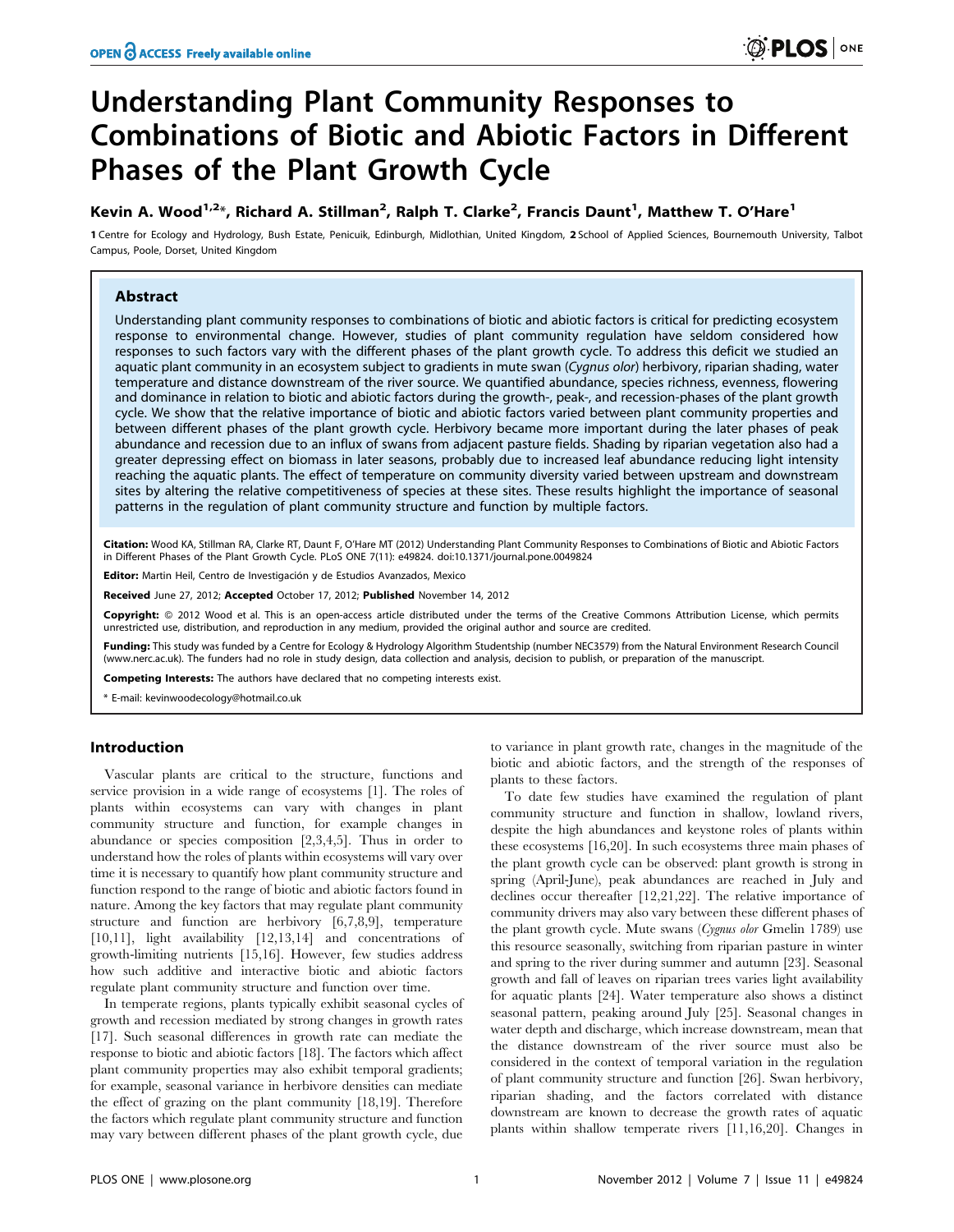water temperature may increase or decrease plant growth depending on the identity of the species within the community, with the competitive abilities of each species varying with temperature [11]. Whilst swan herbivory also directly reduces abundance through consumption and non-consumptive destruction [20,27], the reported selective grazing of apical meristems means that the growth rate of grazed plants is much lower than that of ungrazed plants [20]. This loss of potential future growth is believed to have a strong negative effect on future plant biomass [28]. Reductions in plant growth and abundance are also likely to have affects on flowering and community composition. The strength of the effect of each factor, on both individual plants and the community, is likely to depend on the magnitude of that factor. For example, in some ecosystems a certain factor has such a high magnitude that it appears to be the sole regulator of the plant community, whereas in other ecosystems weaker effects are reported for a greater number of factors [1,7,13,14,18]. Furthermore, the different species within a community typically exhibit unequal tolerances of these factors, which may lead to changes in plant abundance and community composition [29,30]. However, no studies to date have examined how shallow river plant communities regulation by multiple biotic and abiotic factors varies across the different phases of the plant growth cycle.

In this study we address how the single, additive or interactive effects of biotic and abiotic factors regulate a suite of plant community properties: plant community structure and function, measured as abundance, flowering and dominance of the most abundant species, and species richness and evenness. We considered two biotic factors, herbivory and shading by riparian vegetation, and two abiotic factors, water temperature and distance downstream of the river source, over three phases in the growth cycle of a chalk river plant community, growth-phase (May), peak-phase (July), and recession-phase (September). We tested three hypotheses regarding the regulation of each of our plant community properties across the different phases of the plant growth cycle. As temperature, shade and distance downstream affect plant growth rate, we expected the strongest effects of these factors in the growth phase of the plant growth cycle  $(H_1)$ . We expected progressively stronger negative effects of swan herbivory as the plant community moved from the growth to the recession phases, due to the greater swan numbers and decreased plant growth rates in these later phases  $(H_2)$ . Given the complex relationship between temperature and the growth of different plant species, we expected the effects of temperature on the plant community to be interactive with, as well as additive to, our other measured factors  $(H_3)$ .

#### Methods

#### Research Ethics

This study was conducted on private land and thus we gained permission to access the study sites and to carry out our field studies from the three landowners, the Freshwater Biological Association, Moreton Estate, and the Ilcington Angling Club. Therefore, all necessary permissions were obtained for the described field studies. No UK Home Office permission was required for the described observational study of mute swans as the observational sampling does not qualify as a procedure requiring a licence under the Animals (Scientific Procedures) Act 1986.

#### Study Sites

The River Frome (Dorset, UK) is a shallow (typically  $\leq 1.5$  m depth) mesotrophic chalk river, within a catchment of  $414 \text{ km}^2$ 

[26,31]. The aquatic plant community is dominated by Ranunculus penicillatus ssp. pseudofluitans (Syne) S.D. Webster (hereafter R. pseudofluitans), with Potamogeton perfoliatus (L.), Elodea canadensis (Michx.), Zannichellia palustris (L.), Callitriche obtusangula (Le Gall), Sparganium emersum (Rehmann), Oenanthe fluviatilis (Coleman), Nasturtium officinale (Aiton), and Myriophyllum spicatum (L.) also present in greater abundances at sites further from the river source [12,20,22]. Twenty sites, each consisting of a 500 m length of river, were selected along a 44 km length of river between Maiden Newton  $(50^{\circ}46^{\prime}N, 02^{\circ}34^{\prime}W)$  and West Holme  $(50^{\circ}41^{\prime}N,$  $02^{\circ}10'$ W), which is known to be within the hydrological (i.e. velocity and discharge) and geomorphological (i.e. channel profile) limits of the wider River Frome catchment [32]. Sites were selected to be representative of the catchment in terms of land use, channel morphology, riparian tree species (Salix spp. and Alnus glutinosa L.), hydrology and sediment; all sites were on the main channel with  $\geq 75\%$  gravel substrate, and were bordered by terrestrial pasture fields, reflecting the dominant characteristics of the study system [12,25,26,31,32,33].

#### Estimating Required Sample Size

To derive an estimate of the sample size required to accurately measure plant biomass we undertook intensive biomass sampling at six sites in early March 2010. At each site 30 samples were taken; sampling protocol is detailed in the next section. Bootstrap resampling with replacement was used to derive the relationships between sample size and accuracy of measuring mean plant biomass. For each analysis, n samples were selected randomly from the datasets of abundance samples (g dry Wt  $m^{-2}$ ) and the mean was calculated. 10,000 iterations of this process generated a frequency distribution of mean biomass values derived from a sample size of  $n$ , from which the mean and 95% confidence intervals were calculated, where  $R_{CI}$  was the range between the lower 5 and upper 95 percentiles of the Bootstrap frequency distribution. We calculated the percentage error of our biomass measurements by calculating  $R_{CI}$  as a percentage of the mean biomass for a given value of n; data from all sites were pooled to yield mean  $(\pm 95\% \text{ CI})$  values. Error decreased as sample size increased, but did not decrease below  $\pm 37.6\%$  even where  $n = 30$ **(Figure 1).** As the greatest decrease in error occurred as  $n$ 



Figure 1. The mean ±95% CI percentage error associated with estimates of mean biomass (g dry Wt  $m^{-2}$ ) at a site for a given number of samples.

doi:10.1371/journal.pone.0049824.g001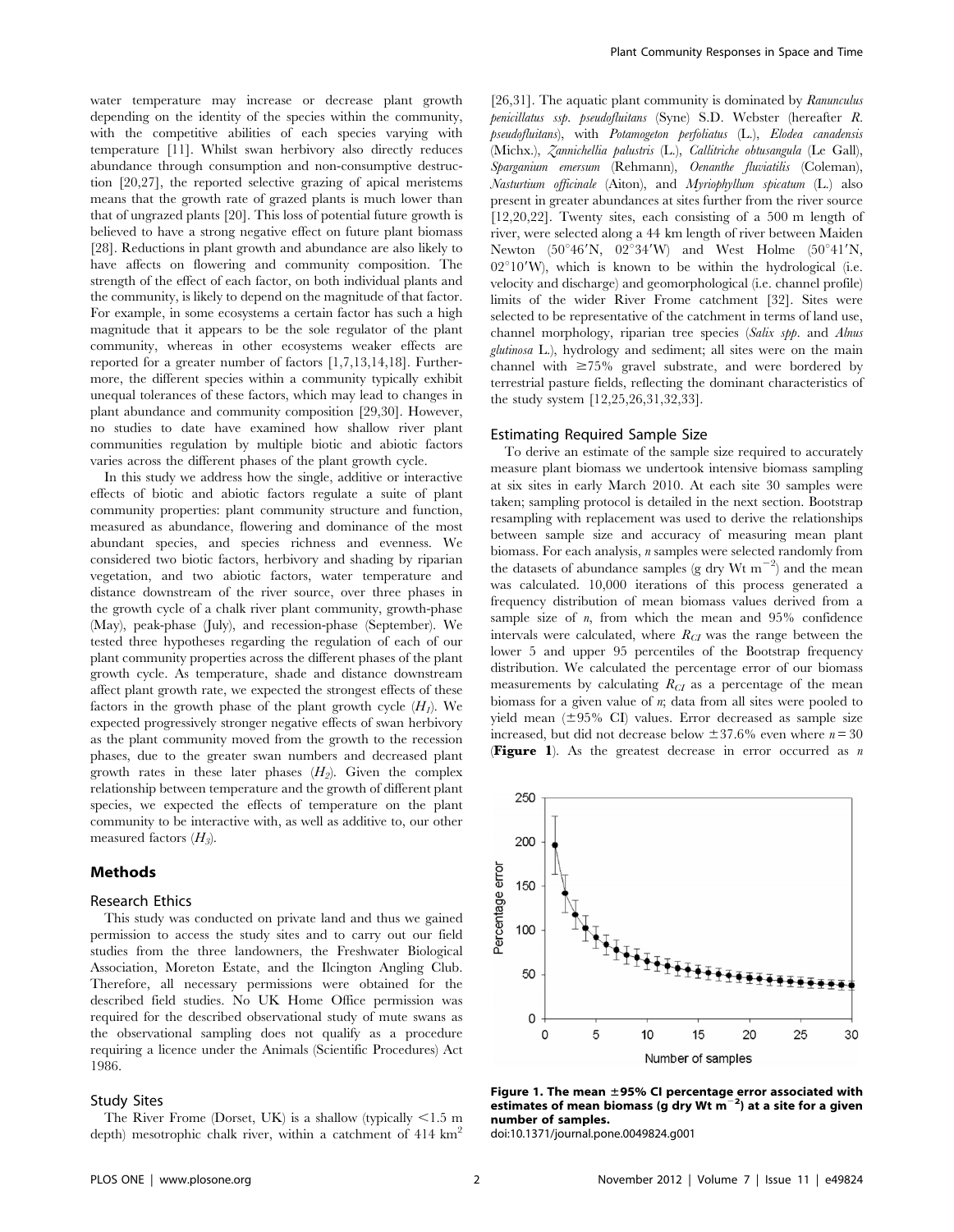increased from 1 to 10 we selected  $n = 10$  for our main study as a compromise between accuracy and sampling effort.

## Plant Abundance

Each month between March and September 2010, the mean percentage plant cover  $(\pm 5\%;$  all species within the river channel) at each site was estimated visually from the river bank for 10 m reaches spaced equally over the site (two reaches per 100 m length of riverbank; total 10 reaches per site). A previous study found that visual observations yield estimates of plant cover that are strongly related ( $R^2_{(adj)}$  = 59%) to values gained by instream measurements, although there is a tendency for visual observations to overestimate cover by 27% [22]. However, given that this overestimate is consistent across sites and months, it should not have influenced our ability to detect between-site and between-phase differences. At each site, 10 plant samples per month were taken using a  $0.00785$  m<sup>2</sup> cylindrical hand corer [22]. To select a 10 m reach for in-stream sampling, each 500 m site was divided into 50 equally sized sections, and each month a random number generator was used to select the biomass sampling reach. Within each, corer sampling locations were selected by generating random co-ordinates that were located in-stream  $(\pm 0.25 \text{ m})$  using fixed tape measures along the bank and across the river. For each core the centre of the plant stand, of whichever species were present, closest to the co-ordinates was sampled. Biomass sampling locations were not fixed across months to minimise the risk of the removal of plant material influencing subsequent samples [22]. In the laboratory, non-plant material was discarded and the sample dried to constant weight at 60°C using a Heraeus Kelvitron T oven (Thermo Fisher Scientific, Loughborough, UK). Dry mass was measured  $(\pm 0.01 \text{ g})$  on a Sartorius PT120 balance (Sartorius GMBH, Germany).

## R. pseudofluitans Flowering

We recorded the percentage of  $R$ .  $pseudofluitans$  stands on which flowers were observed at each site in each month between March and September 2010. We counted flowering stands at the reaches where plant cover was estimated and calculated the mean. As R. pseudofluitans stands grow they frequently merge with other stands and move across the river bed in response to gradients in flow and sediment characteristics; thus distinct stands are not maintained across the season [22,34]. Therefore, after the first incidences of flowering we were unable in any given month to distinguish between 'new' stands flowering for the first time and 'old' stands still flowering from the previous month. We adopted a conservative approach to stand independence in assuming that stands flowering in one month were also flowering in any subsequent months where flowering was observed at that location. Therefore we took the highest monthly percentage of stands flowering  $(F_{max})$ as our estimate of flower abundance for that site; this approach was consistent across sites and thus should not have affected our ability to detect between-site differences.

#### Plant Community Composition

Estimates of community composition were based on plant percentage cover values for the 10 m reaches described above, for all plant species within the wetted river channel (i.e. excluding vegetation on river banks). The percentage of the plant community comprised by  $R$ . pseudofluitans is hereafter termed ' $R$ . pseudofluitans dominance'. Species evenness  $(\tilde{f})$  per month at each site was calculated as:

$$
J'=H/(\ln S)
$$

where  $H$  is Shannon's diversity index and  $\ln S$  is the natural logarithm of species richness [35].

#### Biotic and Abiotic Variables

Surveys of each site were carried out once per month between February and September 2010; sites were surveyed by walking upstream along one bank with the total number of each age class of swan recorded [20]. Swans were aged as 'adult', 'juvenile', or 'cygnet' from plumage [36]. Swans were identified using a Swarovski STS 80HD  $(20\times60)$  tripod-mounted telescope (Swarovski AG, Austria). Such repeated monthly site visits are a wellestablished method of quantifying the use of a site by mute swans [37,38,39]. Swans have a very high detection probability (0.94) due to their large size, conspicuous plumage and tolerance of humans [39]. We did not expect large-scale within-month movements between sites which could have affected our estimates of grazing pressure for three reasons: (i) breeding swans were limited to specific sites by the need to rear cygnets which could not fly or travel far from their natal site [36]; (ii) non-breeding swans move to a new river site after depleting the available food biomass below a threshold (typically the mean available in the area) which typically takes several weeks [23]; (iii) for part of our study period (June to August) all swans were flightless due to their annual moult, which severely limited their ability to disperse quickly between sites [36]. Swan biomass density, a measure of grazing pressure, was estimated as the total (kg ha<sup>-1</sup>) at each site in each month in that phase according to the formula:

Swan biomass density=
$$
\begin{pmatrix} (Count_A \cdot Mass_A) + (Count_J \cdot Mass_J) + (Count_C \cdot Mass_C) \end{pmatrix} / A,
$$

where Count<sub>A</sub>, Count<sub> $\tilde{\tau}$ </sub>, and Count<sub>C</sub> = total number of adults, juveniles, and cygnets respectively observed at the site during the month. Mass<sub>A</sub>, Mass<sub>7</sub>, and Mass<sub>C</sub> = mean mass (kg) of adults  $(10.8 \text{ kg})$ , juveniles  $(8.8 \text{ kg})$ , and cygnets  $(\text{May} = 0.3 \text{ kg}, \text{Ju} = 0.000)$ ne = 2.8 kg, July = 5.5 kg, August = 7.3 kg, September = 8.8 kg) respectively [36,40].  $A = \text{area (ha)}$  of the site.

Water temperature was measured at each site in each month between March and September 2010 at the mid-point of the site (*i.e.* 250 m downstream of the upstream boundary). A thermometer (Breaksafe Thermometer, Brannan, UK) attached to a stake was placed in the middle of the river so that the tip of the thermometer was  $0.15$  ( $\pm 0.005$ ) m beneath the water surface and not in contact with the stake. The thermometer was left in place for 20 ( $\pm$ 1) minutes after which the temperature value ( $\pm$ 0.5°C) was recorded. The rapid, turbulent flows of chalk rivers homogenise temperatures within a reach [32]. As chalk rivers are predominantly fed by groundwater inputs throughout their catchment [41,42] they exhibit relatively small diurnal temperature fluctuations [25]. However, to minimise the confounding effects of any such fluctuations on our analyses, we avoided measuring temperature between 11:00 and 15:00, the warmest period of the day when air temperature is most likely to increase water temperature. Shading was estimated once per month at each site as the percentage  $(\pm 5\%)$  of the riverbanks covered by terrestrial vegetation  $\geq 3$  m in height at each site at which instream plant cover was estimated; we made 10 estimates of shading (*i.e.*  $10 \times 10$  m) at each site, from which a mean value was calculated. Distance downstream (km) of the source  $(50^{\circ}50^{\prime})$ N,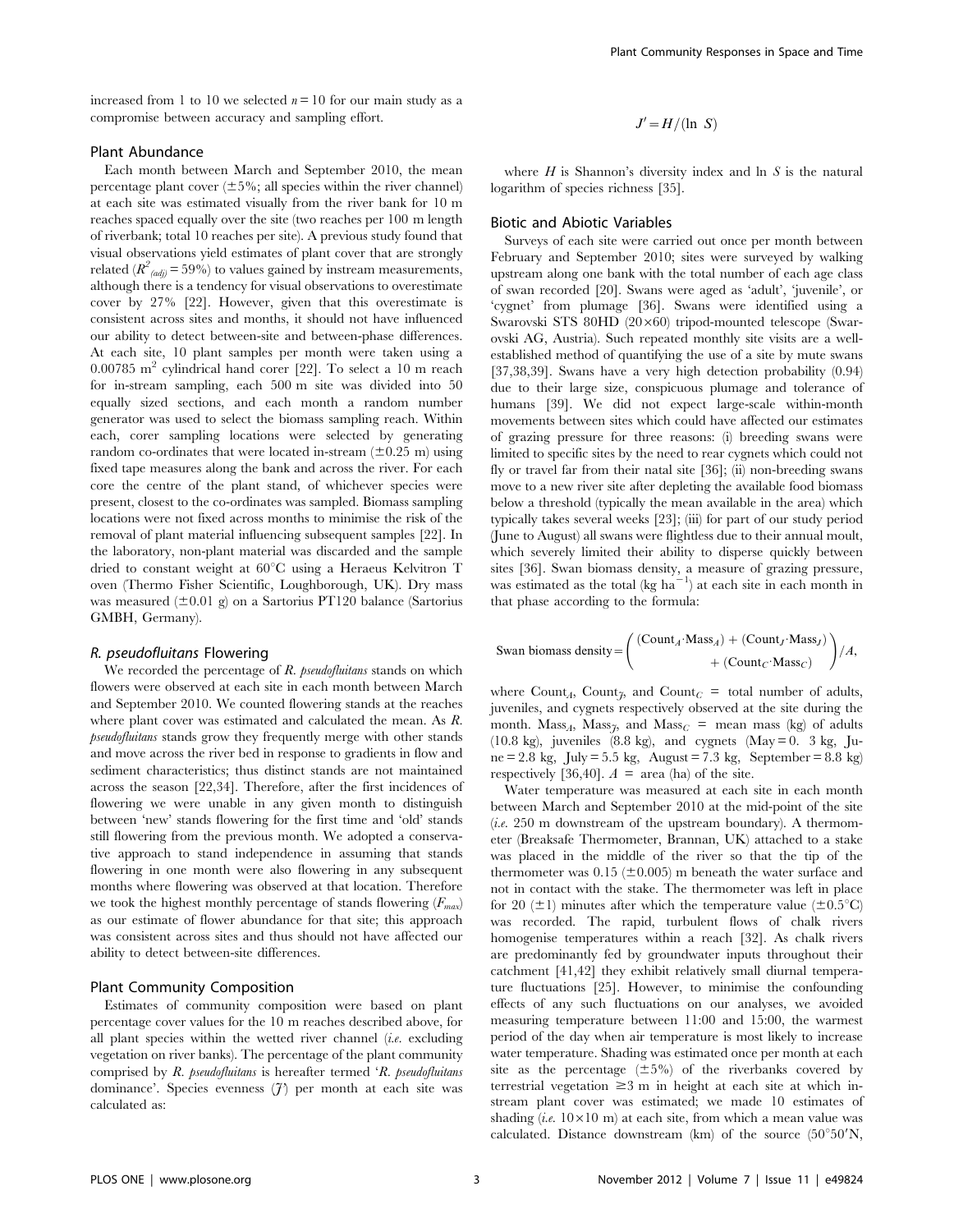$02^{\circ}36'$ W) was measured from Explorer Maps 117 and OL15 (Ordinance Survey, UK).

## Statistical Analyses

All statistical analyses were carried out using SPSS version 19 (IBM, US), with a statistically significant result attributed where  $p<0.05$ . Normality of the residuals and homogeneity of variance were confirmed for all data with Kolmogorov-Smirnov and Levene tests respectively. To address effects on plant community properties differences in (i) plant dry weight biomass (g m<sup>-2</sup>), (ii) plant cover (%), (iii)  $F_{max}$  (%), (iv) R. pseudofluitans dominance (%), (v) species richness, and (vi) species evenness, were tested with General Linear Models (GLMs), with mean swan biomass (kg ha<sup>-1</sup>), shading (%), temperature (°C) and distance from source (km) as covariates. Separate GLMs were carried out on each of the three phases of the plant growth cycle identified by [12]; growth (March to mid-May), peak (mid-May to mid-July) and recession (mid-July to September). We used the mean values for that factor for the month of plant sampling and the two preceding months  $(i.e.$ for the growth-phase values were means of March, April and May). We allowed a one-month overlap, *i.e.* a partial 'sliding' window' whereby May contributed to both growth- and peakphases, whilst July contributed to both peak- and recession-phases. This sliding window acknowledges the soft boundaries between phases, as in reality May can comprise both growth- and peakphases, whilst July can comprise both peak- and recession-phases [12,22]. We tested all additive and two-way interaction terms, sequentially removing the least significant term until we achieved a final model that consisted only of significant terms. We used Pearson correlations to test for correlations between our explanatory factors in each phase of the plant growth cycle; significantly correlated factors were not permitted in the same model. We modelled all combinations of uncorrelated variables and from these selected the model with the highest  $R^2_{adj}$  value as our best model.

### Results

## Spatiotemporal Variation and Correlations in Biotic and Abiotic Factors

Mean  $(\pm 95\%$  CI) swan biomass densities increased from  $21.8 \pm 10.7$  kg ha<sup>-1</sup> in March to 116.7 $\pm$ 64.7 kg ha<sup>-1</sup> in June, declining sharply to  $70.9 \pm 44.9$  kg ha<sup>-1</sup> in July before increasing slightly to  $89.0 \pm 57.8$  kg ha<sup>-1</sup> in September (Figure 2a). There was little temporal intra-site variation in riparian shading, which ranged between 5–45% (Figure 2b). Mean water temperature increased from  $10.2 \pm 0.3$ °C in March to  $18.0 \pm 0.6$ °C in July, declining thereafter to  $13.9 \pm 0.3^{\circ}$ C in September (Figure 2c). Distances downstream ranged between 86.8–130.4 km from river source.

For the growth-phase we detected that shading and temperature  $(r=0.53, p=0.015)$  and distance downstream and swan biomass density ( $r = 0.50$ ,  $p = 0.027$ ) were positively correlated. In contrast, shading and swan biomass density  $(r = -0.47, p = 0.036)$  and distance downstream and shading  $(r = -0.61, p = 0.005)$  were negatively correlated. For the peak-phase only a single negative correlation between distance downstream and shading was detected ( $r = -0.52$ ,  $p = 0.019$ ). This negative correlation between distance downstream and shading was also found for the recessionphase  $(r = -0.49, p = 0.028)$ , as was a positive correlation between shading and temperature  $(r=0.50, p=0.024)$ . For R. pseudofluitans flowering negative correlations between shading and swan biomass density  $(r = -0.47, p = 0.037)$  and distance downstream and



Figure 2. Observed spatiotemporal variance in (a) swan biomass density, (b) riparian shading, (c) water temperature at the 20 sites.

doi:10.1371/journal.pone.0049824.g002

shading  $(r = -0.52, p = 0.019)$  were found. No other statistically significantly correlations were detected for any phase.

## Effects of Biotic and Abiotic Factors on the Plant Community

Mean  $(\pm 95\%$  CI) plant dry weight biomass increased from a March minimum of  $38.5 \pm 7.1$  g m<sup>-2</sup> to  $576.4 \pm 217.2$  g m<sup>-2</sup> in July, declining thereafter (Figure 3a). Plant biomass in the peakphase decreased with greater shading in the peak-phase, and decreased with increasing swan biomass density and shading in the recession-phase (Table 1). Mean  $(\pm 95\% \text{ CI})$  plant cover increased from  $16.1\pm2.7\%$  in March to  $52.7\pm9.6\%$  in July, declining thereafter (Figure 3b). During the peak-phase, plant cover was negatively related to swan biomass density and positively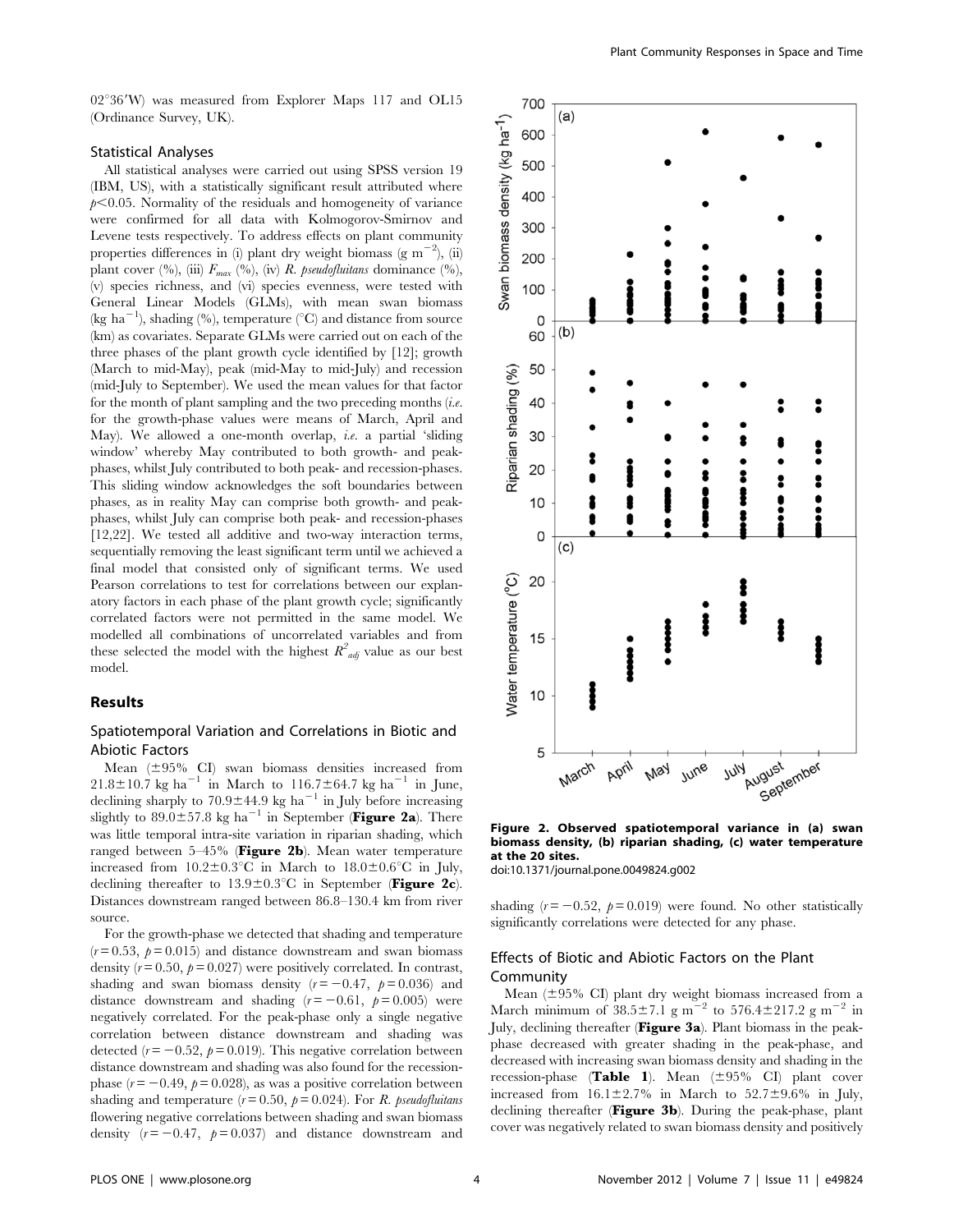related to distance downstream. Furthermore, there was an interaction between swan biomass density and temperature such that cover decreased with greater swan densities at low temperatures  $(\leq 14.3^{\circ}C)$  but showed no response to swan densities at higher temperatures. Finally, there was an interaction between temperature and distance downstream, such that cover decreased with temperature at low distances  $\leq 110$  km downstream of source), but had no effect at greater distances. As with plant biomass, cover was negatively related to swan biomass density and shading in the recession-phase (Table 1). However, no factors or interactions were statistically significant for the growth-phase.

R. pseudofluitans stands flowered between April and July, reaching a maximum of  $26.7 \pm 12.1\%$  in June (Figure 3c). There was a negative relationship between maximum monthly percentage of R.



Figure 3. Mean ±95% CI plant (a) dry weight biomass, (b) cover, (c) R. pseudofluitans dominance, (d) species richness, and (e) species evenness. doi:10.1371/journal.pone.0049824.g003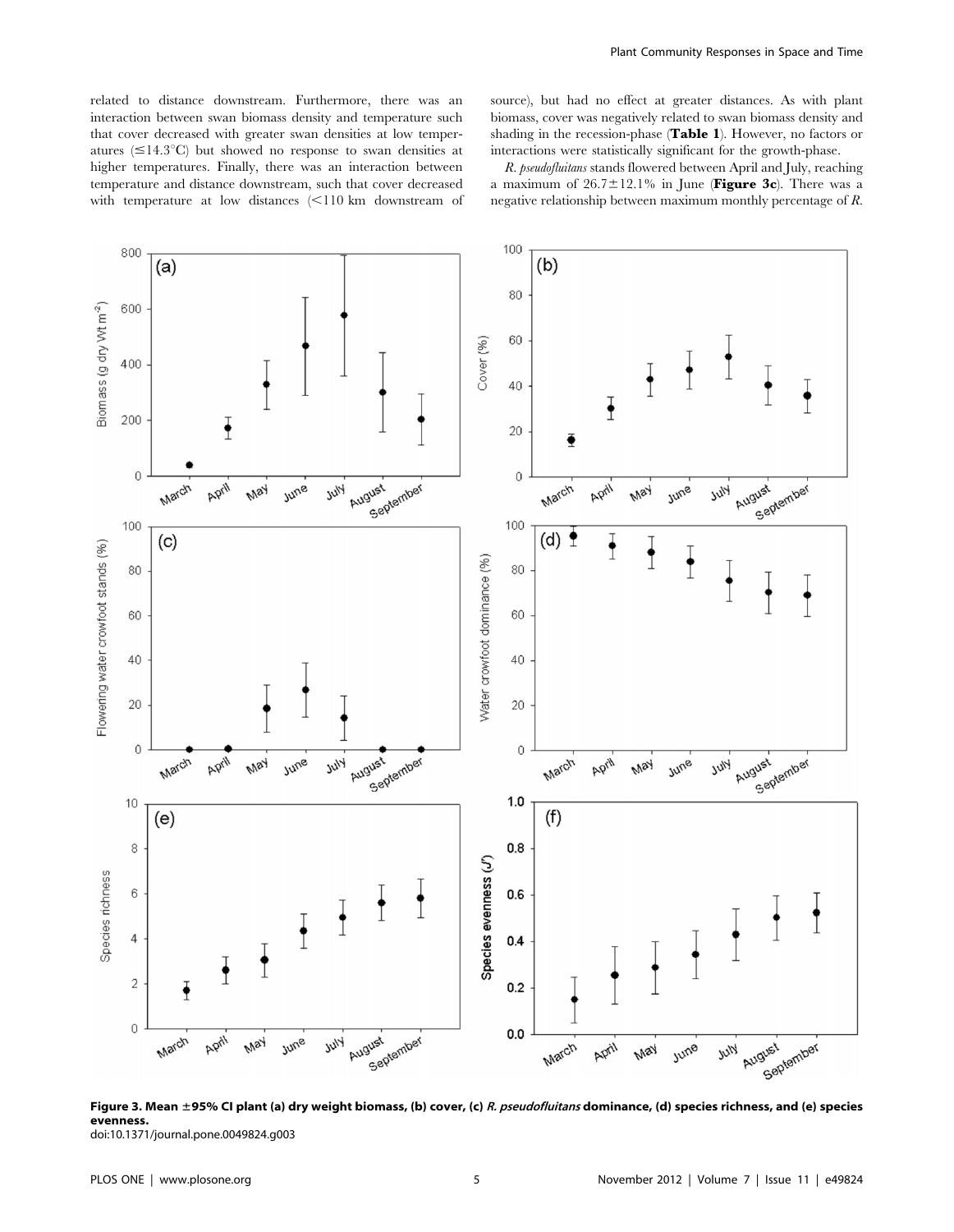Table 1. The general linear models (GLMs) that explained the greatest percentages of between-site variance in each plant community metric.

| <b>Plant community metric</b> | <b>Phase of plant</b><br>growth cycle $F$ |                          | P                        | $R^2$ <sub>(adi)</sub> | <b>Equation</b>                                                                                                                                                                                                        |
|-------------------------------|-------------------------------------------|--------------------------|--------------------------|------------------------|------------------------------------------------------------------------------------------------------------------------------------------------------------------------------------------------------------------------|
| <b>Plant biomass</b>          | Growth                                    | $\overline{\phantom{0}}$ | $\overline{\phantom{0}}$ |                        | n/a                                                                                                                                                                                                                    |
|                               | Peak                                      | 8.89                     | 0.008                    | 28.3%                  | $=$ (713.00 ( $\pm$ 197.80) + (-8.56 ( $\pm$ 1.04) · Shade)                                                                                                                                                            |
|                               | Recession                                 | 5.92                     | 0.011                    | 34.1%                  | $=$ 498.44 ( $\pm$ 94.91) + (-1.87 ( $\pm$ 0.59) · SwanBD) + (-9.47 ( $\pm$ 3.76) ·<br>Shade)                                                                                                                          |
| Plant cover                   | Growth                                    | Ξ.                       | Ξ.                       | $-$                    | n/a                                                                                                                                                                                                                    |
|                               | Peak                                      | 44.58                    | < 0.001                  | 91.6%                  | $= (-11.32 \ (\pm 4.41) \cdot \text{SwanBD}) + (1.84 \ (\pm 2.73) \cdot \text{Temp}) + (6.97 \ (\pm 2.14) \cdot \text{F}$<br>Dist) + (0.78 ( $\pm$ 0.31) · (SwanBD · Temp)) + (-0.46 ( $\pm$ 0.15) · (Temp ·<br>Dist)) |
|                               | Recession                                 | 14.12                    | < 0.001                  | 58.0%                  | $= 65.29 \ (\pm 10.61) + (-0.18 \ (0.04) \cdot SwanBD) + (-1.01 \ (\pm 0.24) \cdot Shade)$                                                                                                                             |
| R. pseudofluitans flowering   | $\overline{\phantom{0}}$                  | 5.74                     | 0.028                    | 20.0%                  | $=$ 47.27 ( $\pm$ 8.99) + (-0.21 ( $\pm$ 0.09) · SwanBD)                                                                                                                                                               |
| R. pseudofluitans dominance   | Growth                                    | $\overline{\phantom{0}}$ | $\overline{\phantom{0}}$ | $-$                    | n/a                                                                                                                                                                                                                    |
|                               | Peak                                      | 4.14                     | 0.024                    | 33.1%                  | $=$ 3526.86 ( $\pm$ 1262.91) + (-234.48 ( $\pm$ 87.65) · Temp) + (-31.23<br>$(\pm 10.82) \cdot Dist$ + (2.12 ( $\pm 0.75$ ) · (Temp · Dist))                                                                           |
|                               | Recession                                 | 7.46                     | 0.002                    | 50.5%                  | $= 4694.43$ ( $\pm$ 1350.60) + (-314.00 ( $\pm$ 93.36) · Temp) + (-42.61<br>$(\pm 11.68) \cdot Dist$ + (2.89 ( $\pm 0.81$ ) · (Temp · Dist))                                                                           |
| Plant species richness        | Growth                                    | $\qquad \qquad -$        | $\overline{\phantom{0}}$ | $\qquad \qquad -$      | n/a                                                                                                                                                                                                                    |
|                               | Peak                                      | 5.35                     | 0.010                    | 40.7%                  | $= -220.61 (\pm 100.92) + (14.95 (\pm 7.00) \cdot Temp) + (2.00 (\pm 0.87) \cdot Dist) +$<br>$(-0.13 (\pm 0.06) \cdot (Temp \cdot Dist))$                                                                              |
|                               | Recession                                 | 238.97                   | < 0.001                  | 92.2%                  | $= 0.05$ ( $\pm 0.01$ ) · Dist                                                                                                                                                                                         |
| Plant species evenness        | Growth                                    | $\overline{\phantom{0}}$ | $\overline{\phantom{0}}$ | $ \,$                  | n/a                                                                                                                                                                                                                    |
|                               | Peak                                      | 6.00                     | 0.025                    | 20.8%                  | $= 0.30$ (±0.07) + (0.002 (±0.001) · SwanBD)                                                                                                                                                                           |
|                               | Recession                                 | 5.19                     | 0.011                    | 39.8%                  | $= -47.33 \ (\pm 13.83) + (3.27 \ (\pm 0.96) \cdot \text{Temp}) + (0.43 \ (\pm 0.12) \cdot \text{Dist}) +$<br>$(-0.03 (\pm 0.01) \cdot (Temp \cdot Dist))$                                                             |

The relevant mean (± SE) parameter values for swan biomass density (SwanBD), shading (Shade), water temperature (Temp) and distance downstream of source (Dist), are given for each equation; n/a indicates that no statistically significant model was detected. doi:10.1371/journal.pone.0049824.t001

pseudofluitans stands flowering  $(F_{max})$  and swan biomass density (Table 1). Mean  $(\pm 95\% \text{ CI})$  R. pseudofluitans dominance of the plant community decreased over the season, from  $95.3 \pm 4.5\%$  in March to  $68.9 \pm 9.2\%$  in September (Figure 3d). Whilst no models were significant for the growth-phase, dominance during both the peak- and recession phases declined with increasing temperature and distance; furthermore, there was an an interaction between temperature and distance such that dominance decreased with elevated temperatures at upstream sites  $\leq 110$  km from source) but increased with elevated temperatures at sites further downstream (Table 1).

Mean  $(\pm 95\%$  CI) species richness per site increased from  $1.7\pm0.4$  in March to  $5.8\pm0.8$  in September (**Figure 3e**). In the peak-phase richness increased with greater temperatures and distance downstream; we also detected an interaction between temperature and distance downstream, such that species richness increased with temperature at low distances  $\leq 110$  km downstream of source), but decreased with temperature at greater distances downstream. Species richness was positively related to distance downstream in the recession phase (Table 1). However, no models were statistically significant for the growth-phase. Mean  $(\pm 95\% \text{ CI})$  species evenness increased from  $0.15\pm0.10$  in March to  $0.52 \pm 0.10$  in September (**Figure 3f**). As with all other plant community metrics, no models were statistically significant for the growth phase. However, evenness was positively related to swan biomass density during the peak-phase. In the recession-phase, evenness increased positively with temperature and with distance downstream, with an interaction between temperature and

distance, such that evenness increased with temperature at low distances  $\approx$  110 km downstream of source), but decreased with temperature at greater distances downstream (Table 1).

## Discussion

Our results demonstrate that whether factors singularly, additively or interactively regulate plant community structure and function depends strongly on the phase of the plant growth cycle. Previous research on relative biotic and abiotic regulation of plant communities has largely ignored within-year cycles of plant growth and recession, despite the ubiquity of such cycles in temperate ecosystems [17]. The influence of distance from river source on the plant community highlights the importance of considering spatial, as well as temporal, patterns in plant community structure and function. Due to the multiple roles of plants within ecosystems, quantifying the range of plant community responses to multiple biotic and abiotic factors is critical to understanding the impact of environmental change on plantdominated ecosystems [43,44].

Our results suggested that none of our four measured factors regulated plant community properties during the growth phase, when growth rates of lowland river plants are known to be at their maximum [12]. The growth rates of plants, and thus their ability to replace tissues lost to disturbances, are greater during the growth-phase compared with the peak- and recession-phases [12]. Therefore, in contrast to our first hypothesis  $(H<sub>1</sub>)$  neither temperature, shading or distance downstream had their greatest effect during the growth-phase. Rather, effects of these three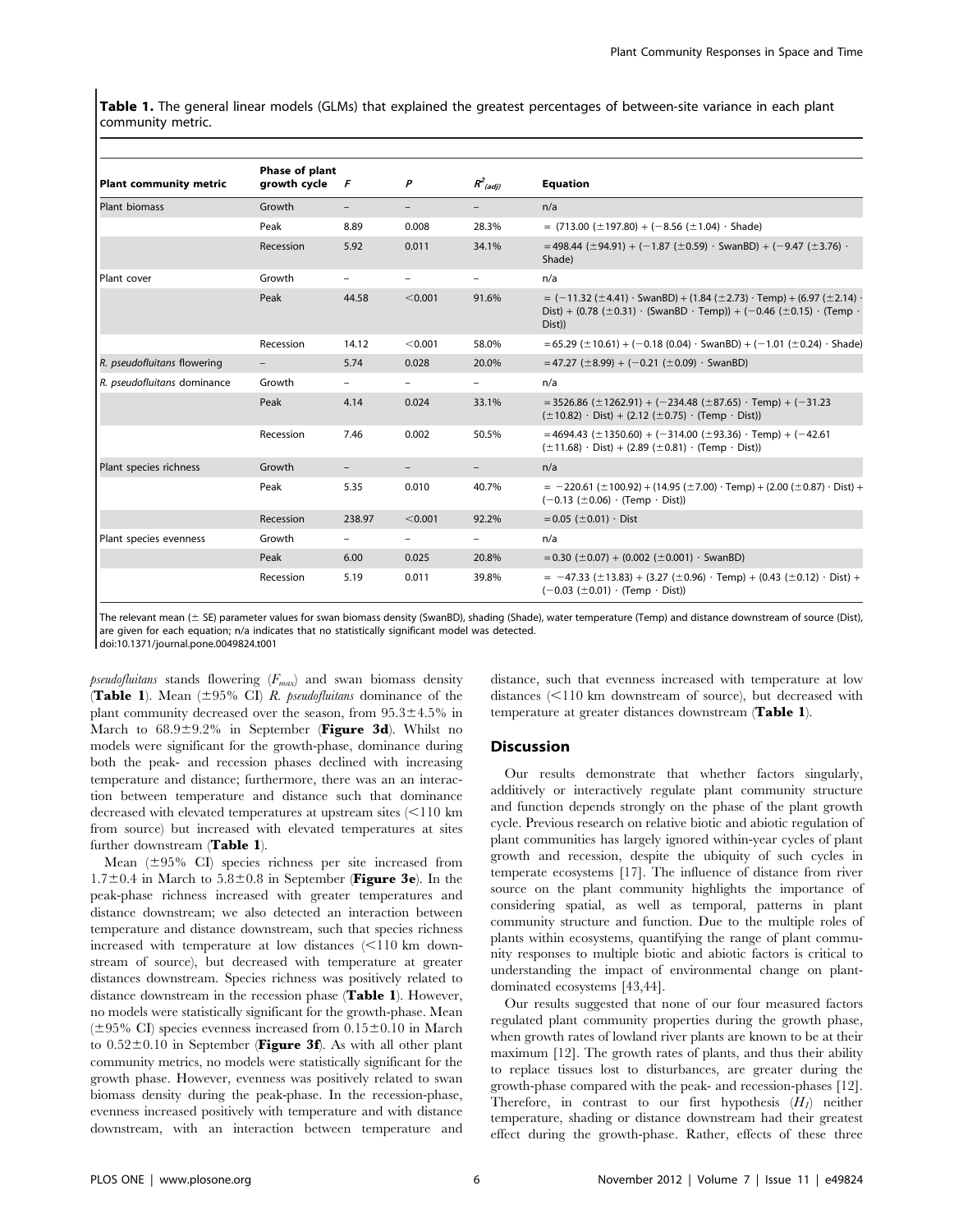factors were detected in the later phases of the plant growth cycle. The strong negative effect of riparian shading on plant biomass (peak- and recession-phases) and cover (recession-phase) probably occurred as light limitation increased as the leaves on riparian trees matured and thus the trees became denser. For the majority of the growth phase riparian tree leaves would have been present only as buds, which would block less light than mature leaves. Reduced light availability, due to shading by riparian vegetation, inhibits photosynthetic activity and thus growth of higher plants and regulates algal communities too which, suggests that light availability is a key determinant of structure and function across aquatic ecosystems [11,21,24,44,45,46]. Whilst the percentage occurrence of tall vegetation is the primary determinant of shading for small river systems such as ours [24], additional factors such as the height and species composition of the vegetation, and the river width and orientation, may also affect the influence of shading. The seasonal increase in mean water temperature, and the between-site variance in temperature, perhaps increased the importance of temperature as a regulatory factor. Whilst intrasite variation in water temperature was small, which is typical of groundwater-fed chalk rivers [25], sites with higher temperatures typically had higher plant cover in the peak-phase, probably due to increased photosynthetic activity and thus growth, particularly in Potamogeton species [11,47]. However, increased temperatures could have a slightly negative effect on plant cover at the sites closest to the source, as indicated by the distance downstreamtemperature interaction in the peak-phase. Increased temperatures are known to inhibit growth of  $R$ . pseudofluitans, which is most dominant within the plant community at sites closer to the river source [48]. Thus sites further downstream, with greater proportions of species which benefit from higher temperatures, such as Potamogeton perfoliatus, Callitriche obtusangula and Elodea canadensis, were less affected by increased temperature [47,49]. As a parameter in our analyses, distance downstream was a proxy for the complex changes in morphology, hydrology and nutrient status that occur between upstream and downstream sites in a river catchment [16]. As such, it is difficult to determine the precise mechanisms by which distance downstream affected the plant community, or why such effects were greater in the peak- and recession-phases. In particular, distance downstream positively affected plant cover during the peak phase. In shallow rivers downstream sites typically have greater discharge, depth, nutrient concentrations, and channel width and a lower bed surface slope and water velocity [22,25,33]. Higher nutrient concentrations found at downstream sites are likely to favour the growth of pondweed species over R. pseudofluitans [15]. The inclusion of larger-leaved pondweed species in the plant community may in part explain the higher observed plant cover at our downstream sites. At depths exceeding 0.35 m, R. pseudofluitans biomass is known to be negatively related to depth due to reduced light availability [12]; the depth at many of the downstream sites in our study may have exceeded this threshold. Further studies, which measure these factors directly and relate them to changes in plant community structure and function are required. Our two measures of plant abundance were regulated by similar suites of factors, although the percentage of variance explained by our best model was consistently greater for cover compared with biomass.

In accordance with our second hypothesis  $(H_2)$ , the strength of swan herbivory on the plant community was stronger in the peakand recession-phases compared with the growth-phase. Swan herbivory reduced plant abundance in the peak- (cover) and recession- (biomass and cover), but not growth-, phases of the plant growth cycle. Flowers, typically one of the most nutrient-rich plant tissues, were also negatively related to herbivory. In chalk river

catchments most swans spend the winter and spring in the terrestrial pasture fields adjacent to the river, entering the river in late April or early May [20,23]. Thus herbivory became a more important regulatory factor when swan biomass densities increased during the peak- and recession-phases. Simultaneously, the growth rate of aquatic plants in temperate rivers declines after the spring period of growth [12,22]; thus plants experienced the highest grazing pressures when they were senescing and thus their capacity for compensatory growth was low [12,22]. This led to substantial reductions in plant abundance as have been reported for other aquatic ecosystems [50,51,52]. The positive relationship between swan biomass density and species evenness in the peakphase, suggested grazing of the more naturally-abundant species [29]. During the growth-phase few plant species were present, as typically only R. pseudofluitans overwinters above-ground [12,21]. Thus changes to plant abundances during the growth-phase did not translate into community-level effects. During the peak-phase a greater number of species became established, thus reductions in the abundances of dominant palatable species at grazed site produced a more even community. However, by the recessionphase all species were declining in abundance and thus grazing losses did not alter evenness.

We detected several interactions between temperature and our other measured factors, which offered support to our third hypothesis  $(H_3)$ . The distance downstream-temperature interaction was found to influence R. pseudofluitans dominance (peak- and recession-phases), species richness (peak-phase) and species evenness (recession-phase), increasing community diversity at upstream sites by increasing the relative competitiveness of species such as pondweeds and starwort, which would otherwise be excluded by R. pseudofluitans [47,48,49]. Lower dominance of R. pseudofluitans and greater species richness during the peak- and recession-phases were promoted by factors that tended to suppress the growth of the dominant macrophyte species; greater temperature and distance downstream have both previously been shown to depress R. pseudofluitans growth and thus increase the relative competitiveness of other plant species [47,48]. Presumably these effects also underpin the observed increases in species evenness at sites during the recession-phase which had higher temperatures and were further downstream. The peak-phase interaction between temperature and swan biomass density may indicate that at low temperatures losses of plant cover due to swans were partially offset by increased growth of R. pseudofluitans, the dominant species. R. pseudofluitans productivity is negatively related to water temperatures, so at higher temperatures this compensatory effect would have been lost [48].

Our study demonstrates that biotic and abiotic factors can singly, additively and interactively regulate shallow river plant community structure and function. In particular, the contrasting effects of temperature on plant cover illustrate the importance of analysing how the effects of a given variable on the plant community may vary depending on the phase of the plant growth cycle, the magnitude of other variables, and the identity of the species which comprise the community. For example, a previous study found that the effects of grazing by sheep (Ovis aries L.) on mesotrophic grassland species richness could be positive, neutral or negative depending on the time of year and herbivore densities [18]. In our study a single plant community was found to be regulated by combinations of top-down (i.e. herbivory) and bottom-up  $(i.e.$  temperature, riparian shading, downstream effects) factors. Different suites of factors regulate different properties of the plant community in different phases of the the plant growth cycle; as such, our results highlight the need to consider seasonal